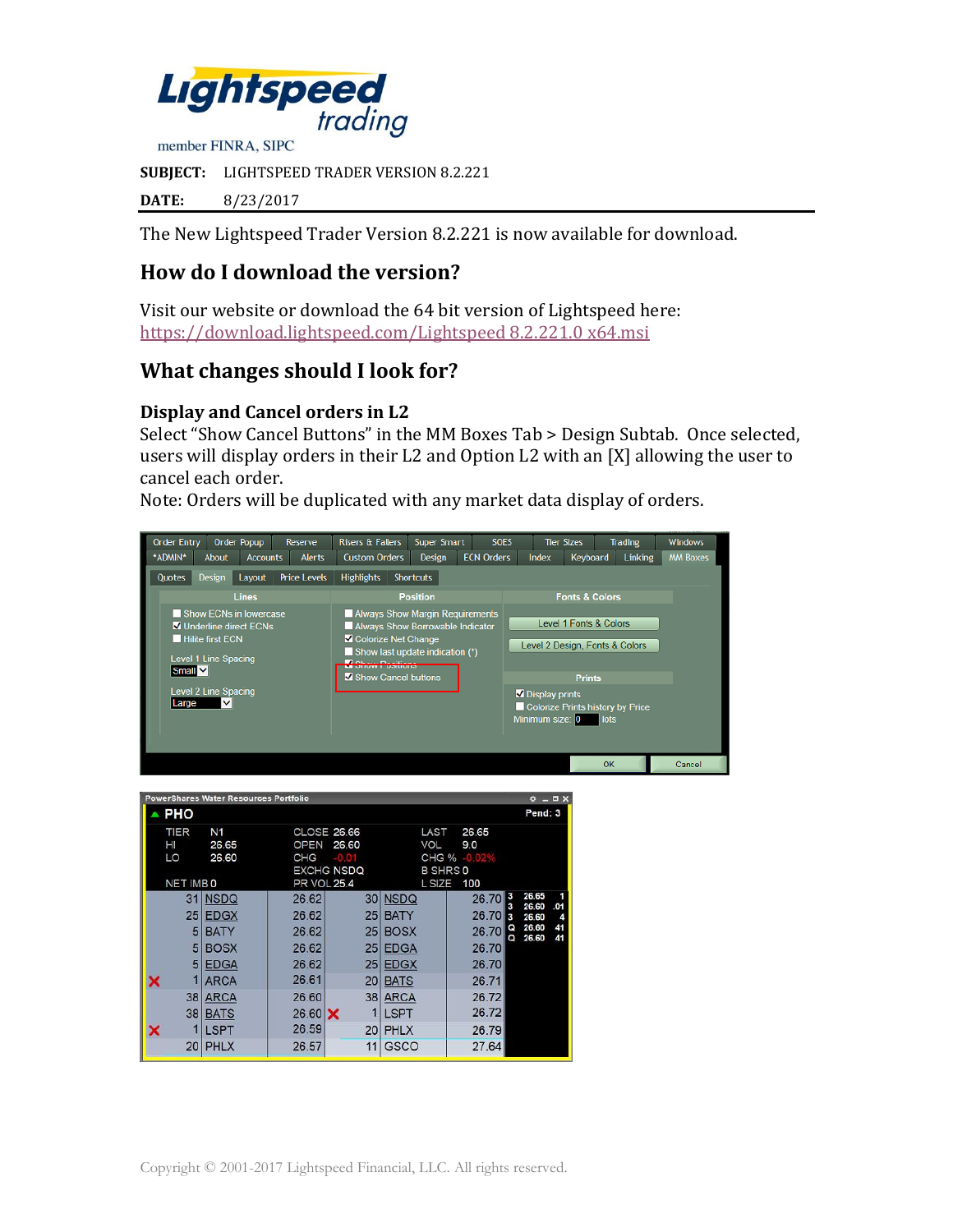

#### **VWAP Study in Chart**

Select VWAP from the Available studies in the Chart Studies subtab. Note: VWAP is only available on intraday charts for the current day.



## **Positions can be Grouped by Underlier**

As seen below, options and equities are grouped together and summed by underlier. To turn this off, right click on the positions page and de-select group by underlier.

| <b>Positions</b> |                  |                            |       |                                    |                     |                             |              |              | $Q = \Box X$          |
|------------------|------------------|----------------------------|-------|------------------------------------|---------------------|-----------------------------|--------------|--------------|-----------------------|
| <b>Position</b>  | $\blacktriangle$ | Symbol                     | Price | <b>Intraday Unrealized P&amp;L</b> | <b>Dollar Value</b> | <b>Dynamic Dollar Value</b> | <b>Delta</b> | Delta Value  | <b>Position Delta</b> |
| 500              | <b>AUY</b>       |                            | 2.50  | $+5.00$                            | 1,250.00            | $+1.255.00$                 | 1.00         | 1.257.50     | 500.00                |
|                  |                  | C May 12, '17 60 Call      | .59   | $-9.00$                            | 118.00              | $+109.00$                   | 0.64         | 7,797.57     | 129.26                |
| $-2$             |                  | C May 12, '17 60.5 Call    | .29   | $+5.00$                            | 58.00               | $+53.00$                    | 0.43         | $-5.193.95$  | $-86.10$              |
| $-300$           | $\mathcal{C}$    |                            | 60.23 | $-28.41$                           | 18,069.00           | $+18,097.41$                | 1.00         | $-18,097.41$ | $-300.00$             |
| 304              | - C              |                            |       | $-32.41$                           | $+18,245.00$        | $+18.259.41$                |              | $-15.493.80$ | $-256.84$             |
| $-100$           | HAL              |                            | 45.03 | $-59.00$                           | 4,503.00            | $+4,562.00$                 | 1.00         | $-4,562,50$  | $-100.00$             |
| $-2$             |                  | YHOO May 12, '17 48.5 Call | .90   | $-20.00$                           | 180.00              | $+200.00$                   | 0.88         | $-8,721.77$  | $-176.34$             |
| 200              | YHOO             |                            | 49.49 | $-6.00$                            | 9.898.00            | $+9.892.00$                 | 1.00         | 9.892.00     | 200.00                |
| 202              | YHOO             |                            |       | $-26.00$                           | $+10.078.00$        | $+10.092.00$                |              | $+1.170.22$  | $+23.66$              |
|                  |                  |                            |       |                                    |                     |                             |              |              |                       |
| 1,106 All        |                  |                            |       | $-112.41$                          | $+34,076.00$        | $+34,168.41$                |              | $-17,628.57$ | $+166.82$             |
|                  |                  |                            |       |                                    |                     |                             |              |              |                       |